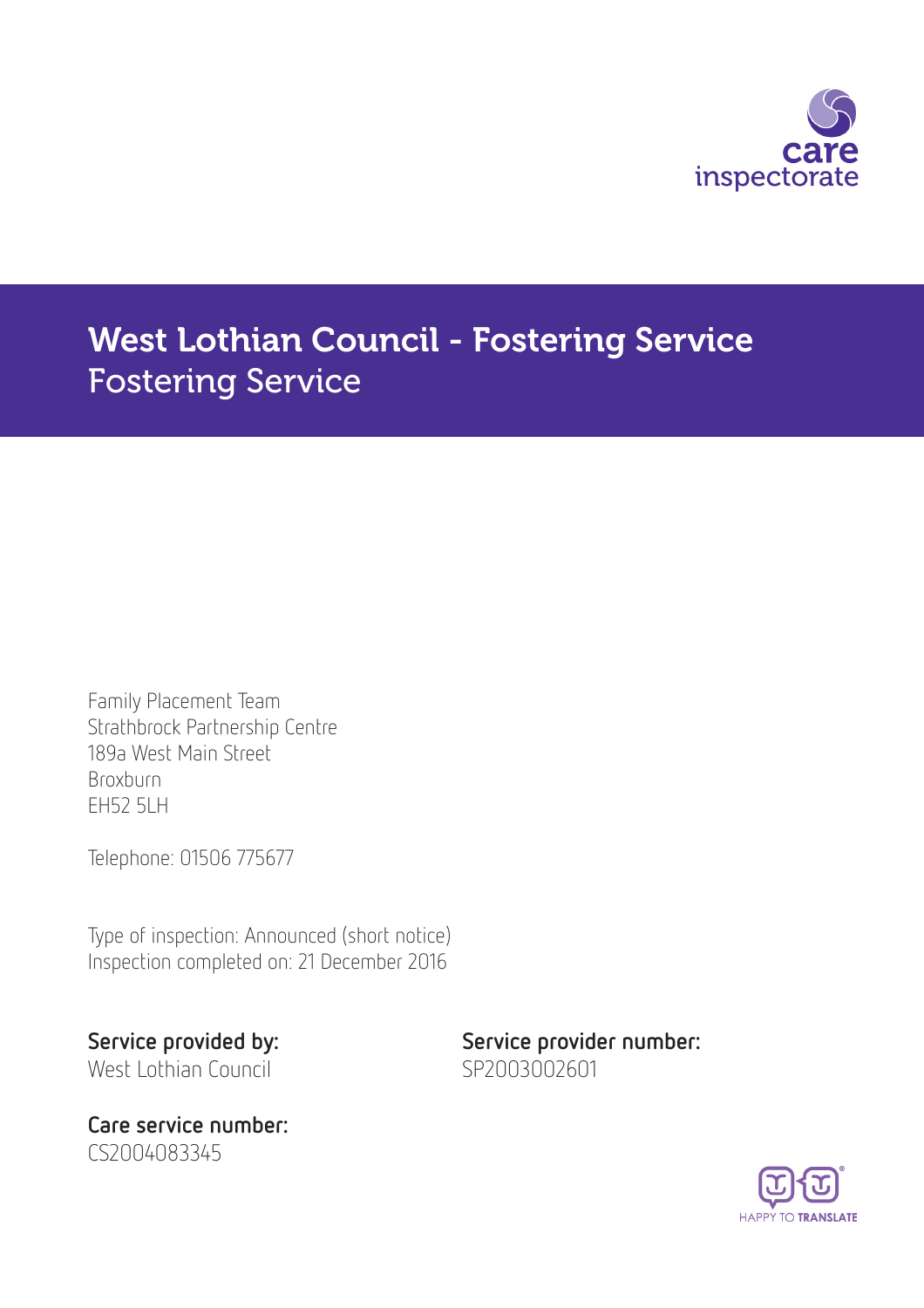#### About the service

West Lothian Council Fostering Service, has been registered since 17 November 2005, and transferred its registration to the Care Inspectorate on 1 April 2011.

The Council provides a Fostering Service for children and young people aged 0-18 years and their families who are assessed as in need of the service, and who live or have connections with West Lothian. The agency recruits and supports carer families to provide a range of fostering services.

The service is delivered by the Family Placement Team based in Broxburn, West Lothian. The Group Manager for Looked After Children's Services has the overall responsibility for the Family Placement Team and is the registered manager of the service.

At the time of the inspection, there were 76 active foster carer households providing full-time foster care for 131 children. Three children were receiving short breaks placements.

The aims and objectives of the service are to provide for the recruitment, assessment, approval and training and ongoing support for foster carers to meet identified needs of looked after and accommodated children.

As the findings of this inspection are based on a sample of children and young people, Inspectors cannot assure the quality of experience for every single child receiving a service.

## What people told us

For this inspection, we received completed care staff questionnaires from five members of staff. We also spoke to the majority members of staff in post individually. They informed us that they had generally good opportunities for training and development, and that they felt confident that after a period where management support was limited , appropriate management arrangements were now in place.

Three foster carers returned completed questionnaires sent out prior to the Inspection. We spoke to a further four foster carers by phone and carried out a home visit. A children's participation event 'having your song' was also held during the Inspection. We attended and met with nine foster carers, ten children and young people including birth children of foster carers. Children and young people clearly enjoyed this event, and were noted to be interacting well with each other, and they engaged enthusiastically in musical activities.

The very young children we observed during a home visit presented as healthy and meeting developmental milestones. The children interacted in a manner that would indicate that they had developed secure attachments. We also found foster carers to be emotionally warm and nurturing in their approach to the children in their care. The majority of carers spoke highly about the staff that supported them, and informed us that the organisation as a whole was child-centred.

Comments from Foster Carers Included:

'The participation events are really good opportunities for children, and foster carers can get together and have a catch up'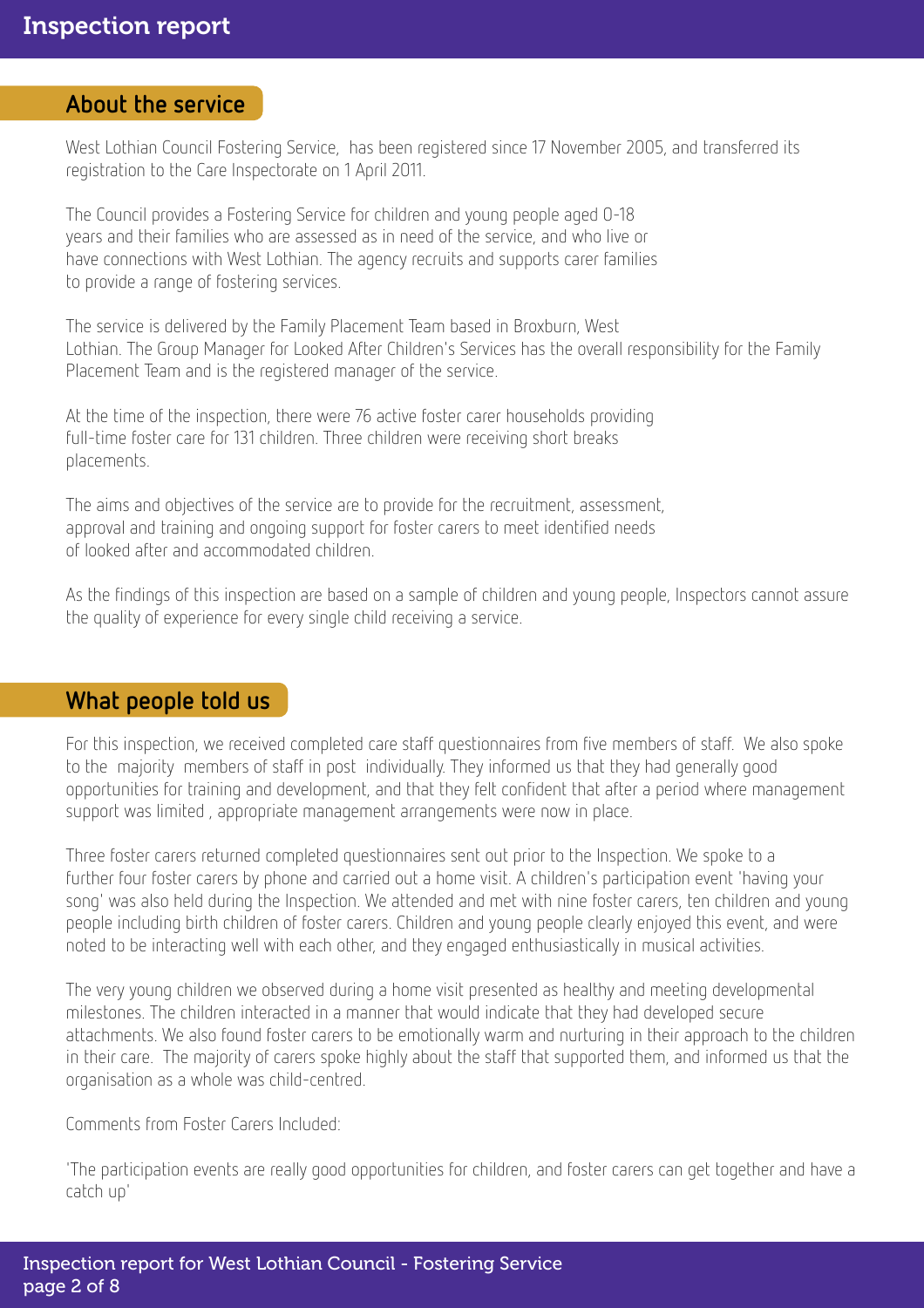'I have an excellent relationship with my social worker, and she helps me keep things in perspective'

'I think staff have felt under pressure, due to a lot of staff changes but they have done their best to keep us updated'

'It would be better if we could have more communication between our supervising social worker and the child's social worker'

'I attended particularly interesting training about children and trauma. It really helped me to understand about the emotional state of children and how to help them build relationships'

'It would be great if the service could get the support groups up and running again, we find these have not been held regularly recently'

'The children have made great progress since being here, their physical health has improved, and they are registered with our GP and see the LAAC nurse'

Suggestions about improvements received from Foster Carer's during the Inspection were shared with Managers at feedback. We were confident that these comments had been taken seriously and that they are likely to be used to improve service delivery.

#### Self assessment

The Care Inspectorate received a fully completed self-assessment from the provider.

The provider identified what it thought the service did well and gave examples of areas where they thought they could improve, and showed how the service intended to do this. The document informed the basis of the inspection.

### From this inspection we graded this service as:

| Quality of care and support          | 5 - Very Good |
|--------------------------------------|---------------|
| <b>Quality of staffing</b>           | 4 - Good      |
| Quality of management and leadership | not assessed  |

### What the service does well

Children and young people were encouraged to maximise their potential, and their aspirations were supported by their carers and the service. We found some very good outcomes for young people in terms of securing employment, achieving at school and in some cases successful rehabilitation enabling children to return to their birth family. We saw an example of successful advocacy work on behalf of a child, and this had led to a very good outcome in terms of the young person receiving advice about their right to information.

Children and young people benefited from embedded multi-agency working at both organisational and individual care planning levels. A good example of this being the introduction of a screening group to offer efficient and targeted responses to children and young people experiencing mental wellbeing issues.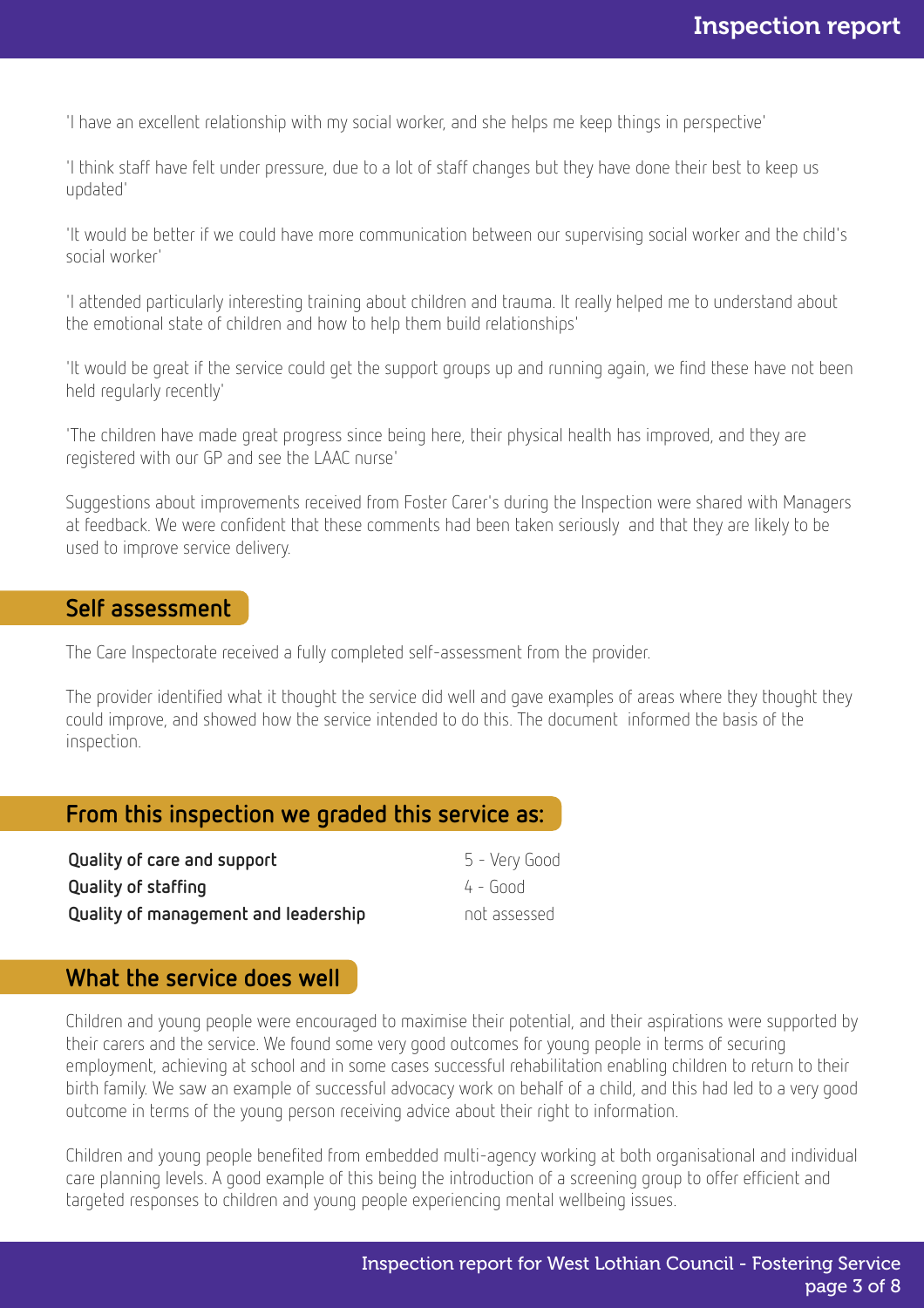Children in care were prioritised within these systems, and it was clear from one case we tracked, that an intervention of this type had been beneficial and was helping to sustain young people in placement.

Annual foster carer assessments being presented to panel for their consideration were well written, and we were impressed by the contributions gathered from all individuals involved in the child's plan. In the cases we tracked, all placing social workers, foster carers and young people commented positively on the care and support they received, and this provided evidence in terms of the foster carers on-going competency.

A placing social worker commented:

'The foster carer has gone above and beyond any expectation and the commitment shown to the child is the reason for a successful rehabilitation home'

Where appropriate children and young people maintained contact with their birth family and siblings, and in some cases, plans had been put in place prior to the placement beginning. A number of foster carers told us that they had very good communication with birth parents and this included facilitating contact when this had been agreed. This collaborative approach helped to enable children to maintain important family links whilst in placement and to form a positive identity.

The service had continued to support and engage with foster carers and young people very well, despite operating under capacity due to staff turnover. At times this had reduced staff availability and sometimes limited opportunities to carry out operational tasks. However, despite these problems positive relationships with staff, foster carers and children appear to have been maintained throughout this period. Overall we discovered a high level of peer and managerial support and morale had remained good within the staff team.

Foster carers commented:

'I have regular meetings with my supervising social worker, and can contact any of the staff if needed. I know I will get a response that day'

Supervising social workers commented:

'Now that we are almost fully staffed, I feel we have a team who embrace change and we have the capacity to continue to improve our service'

Staff and managers presented to us as reflective in their approach which helped to promote child centred decision making. From discussion with members of staff, carers and other professionals it was clear that the service was made up of an experienced and knowledgeable staff group. The majority of carers who contributed to the Inspection informed us that they thought their supervising social workers were professional and skilled in their work, and as a result they felt well supported to carry out their role. Please see comments above in section 'what people told us'.

The service had worked hard to ensure that carer recruitment remained a key priority since the last Inspection. Nine foster carer households had been approved as a result, and the service should be commended for this. An inclusive approach was taken to enabling foster carers and young people to be part of this process and give comment on the suitability of applicants from their unique perspective. The service were taking positive action to include foster carers and young people during the recruitment of staff members, we welcomed this approach.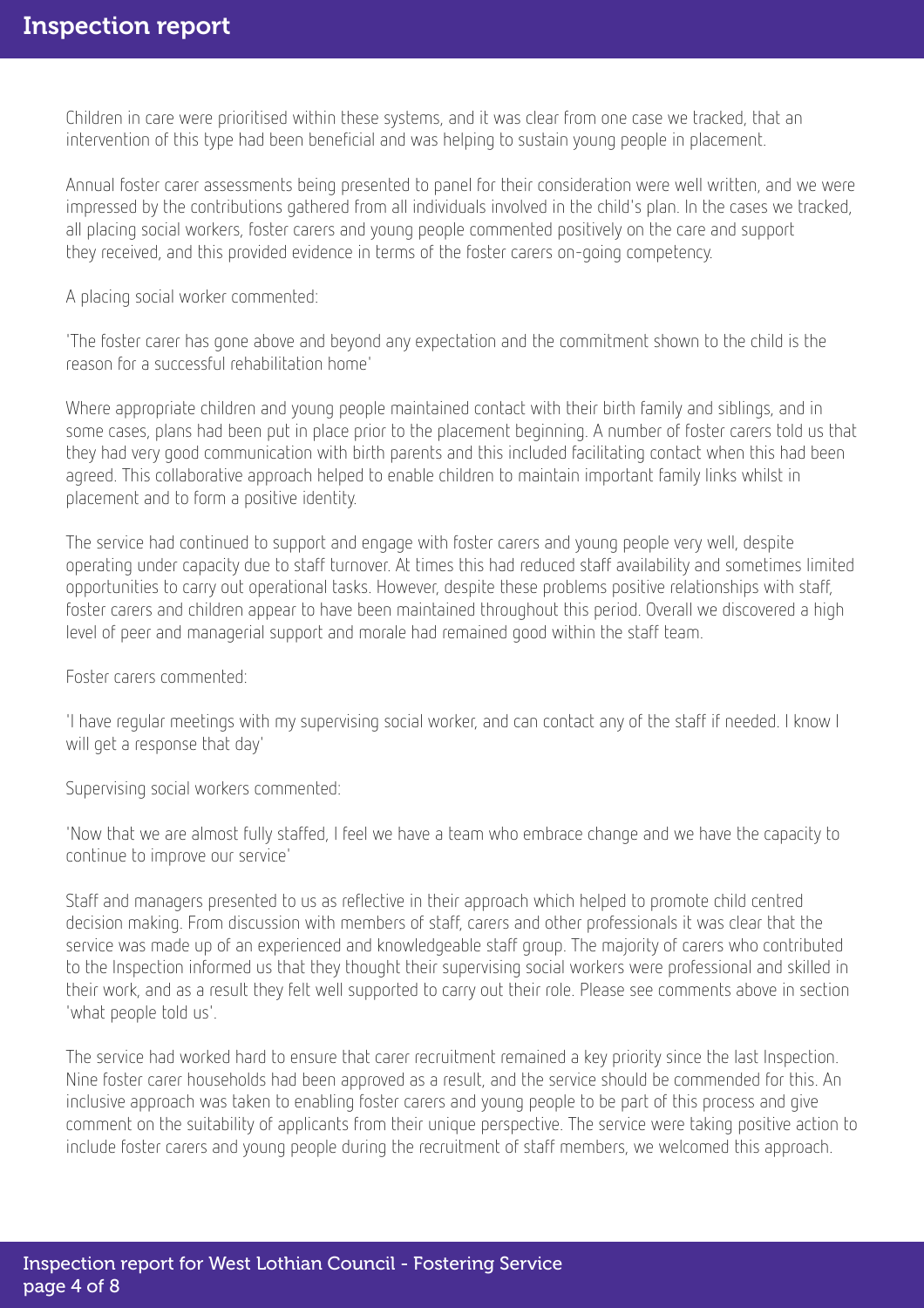It was also clear that the very good work carried out by the business support team within the service helped foster carers and staff to carry out their work effectively.

# What the service could do better

The service have new staffing and management arrangements in place. There now appears to be a genuine commitment to re-establish important areas of very good practice that had weakened since the last Inspection. To mitigate some of these difficulties, an experienced member of staff had been recruited to 'act up' as manager during times when there had been gaps in leadership. As a result, direct support offered to carers and children remained a priority during this period.

Despite these improvements, the fostering and adoption service still need to implement a robust strategy for service development in partnership with staff, carers and young people who use the service. The service are now in a better position to continue with improvement plans set out in their self assessment, and take forward the necessary improvements suggested to managers during feedback. This will form Recommendation 1.

The following issues identified at this inspection should be considered.

Staff appointed to the service since the last Inspection were skilled and able practitioners. However, there was a lack of suitable Induction, and regular supervision to enhance the professional development of new staff did not always take place. As a result some staff were unaware of important practice guidance.

'Bite Sized' training had been offered to foster carers and this had been helpful for some carers we spoke with. However, both foster carers and staff informed us that staff shortages had impacted on the delivery of regular and important training to enhance carer development.

We advised managers about the importance of ensuring that all foster carer assessments were quality assured by the manager prior to being presented to panel for their consideration. This process would ensure that panel members had all relevant information prior to decision making.

In one case we tracked we were advised of poor communication between the fostering and adoption team and the placing social worker regarding the child's plan. Managers assured us that all efforts had been made to rectify this situation prior to the Inspection taking place. In addition this particular case was being discussed with senior management.

Managers acknowledged that issues above raised by Inspectors required attention, and we were confident that our advice about how improvements should be achieved were understood and taken seriously. We will examine these areas during the next service Inspection.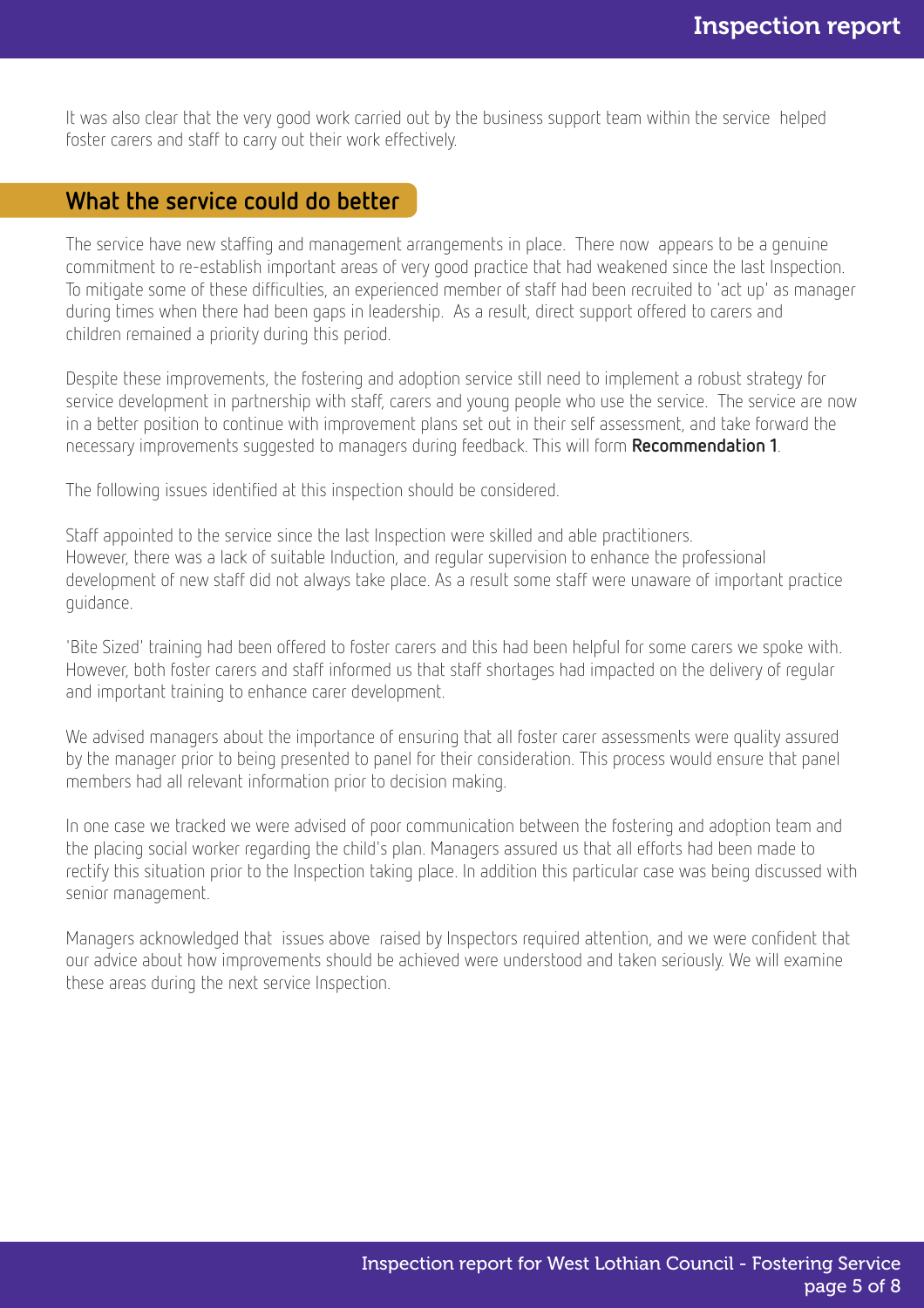# Requirements

Number of requirements: 0

## Recommendations

#### Number of recommendations: 1

1. West Lothian Council should implement a robust strategic plan for the development of the fostering and adoption service, in partnership with staff, carers and young people who use the service.

National Care Standards: Foster Care and Family Placement

Management and Staffing, Standard 13.

## **Complaints**

There have been no complaints upheld since the last inspection. Details of any older upheld complaints are published at www.careinspectorate.com.

# Inspection and grading history

| <b>Date</b> | <b>Type</b>              | Gradings                                                                 |                                                                 |
|-------------|--------------------------|--------------------------------------------------------------------------|-----------------------------------------------------------------|
| 26 Jan 2015 | Announced (short notice) | Care and support<br>Environment<br>Staffing<br>Management and leadership | 5 - Very good<br>Not assessed<br>5 - Very good<br>5 - Very good |
| 12 Mar 2014 | Announced (short notice) | Care and support<br>Environment<br>Staffing<br>Management and leadership | 5 - Very good<br>Not assessed<br>5 - Very good<br>$4 - Good$    |
| 12 Mar 2013 | Announced (short notice) | Care and support                                                         | 5 - Very good                                                   |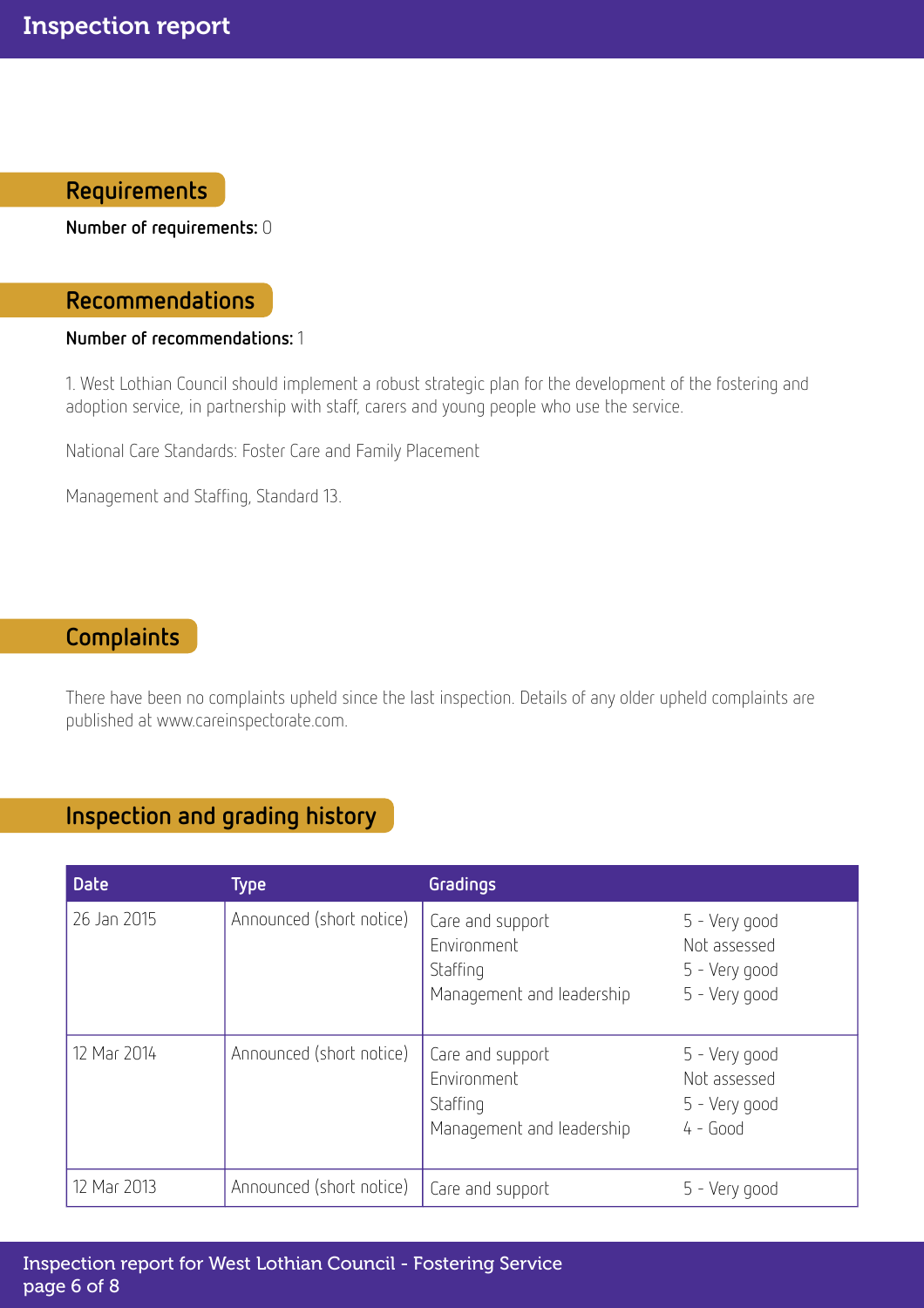# Inspection report

| <b>Date</b> | <b>Type</b>              | Gradings                                                                 |                                                                |
|-------------|--------------------------|--------------------------------------------------------------------------|----------------------------------------------------------------|
|             |                          | Environment<br>Staffing<br>Management and leadership                     | Not assessed<br>5 - Very good<br>$4 - Good$                    |
| 6 Aug 2012  | Re-grade                 | Care and support<br>Environment<br>Staffing<br>Management and leadership | $4 - Good$<br>Not assessed<br>Not assessed<br>3 - Adequate     |
| 8 Dec 2011  | Announced (short notice) | Care and support<br>Environment<br>Staffing<br>Management and leadership | 5 - Very good<br>Not assessed<br>Not assessed<br>5 - Very good |
| 3 Mar 2011  | Announced                | Care and support<br>Environment<br>Staffing<br>Management and leadership | 5 - Very good<br>Not assessed<br>Not assessed<br>Not assessed  |
| 26 Jan 2010 | Announced                | Care and support<br>Environment<br>Staffing<br>Management and leadership | 5 - Very good<br>Not assessed<br>5 - Very good<br>Not assessed |
| 6 Feb 2009  | Announced                | Care and support<br>Environment<br>Staffing<br>Management and leadership | 4 - Good<br>Not assessed<br>5 - Very good<br>$4 - Good$        |